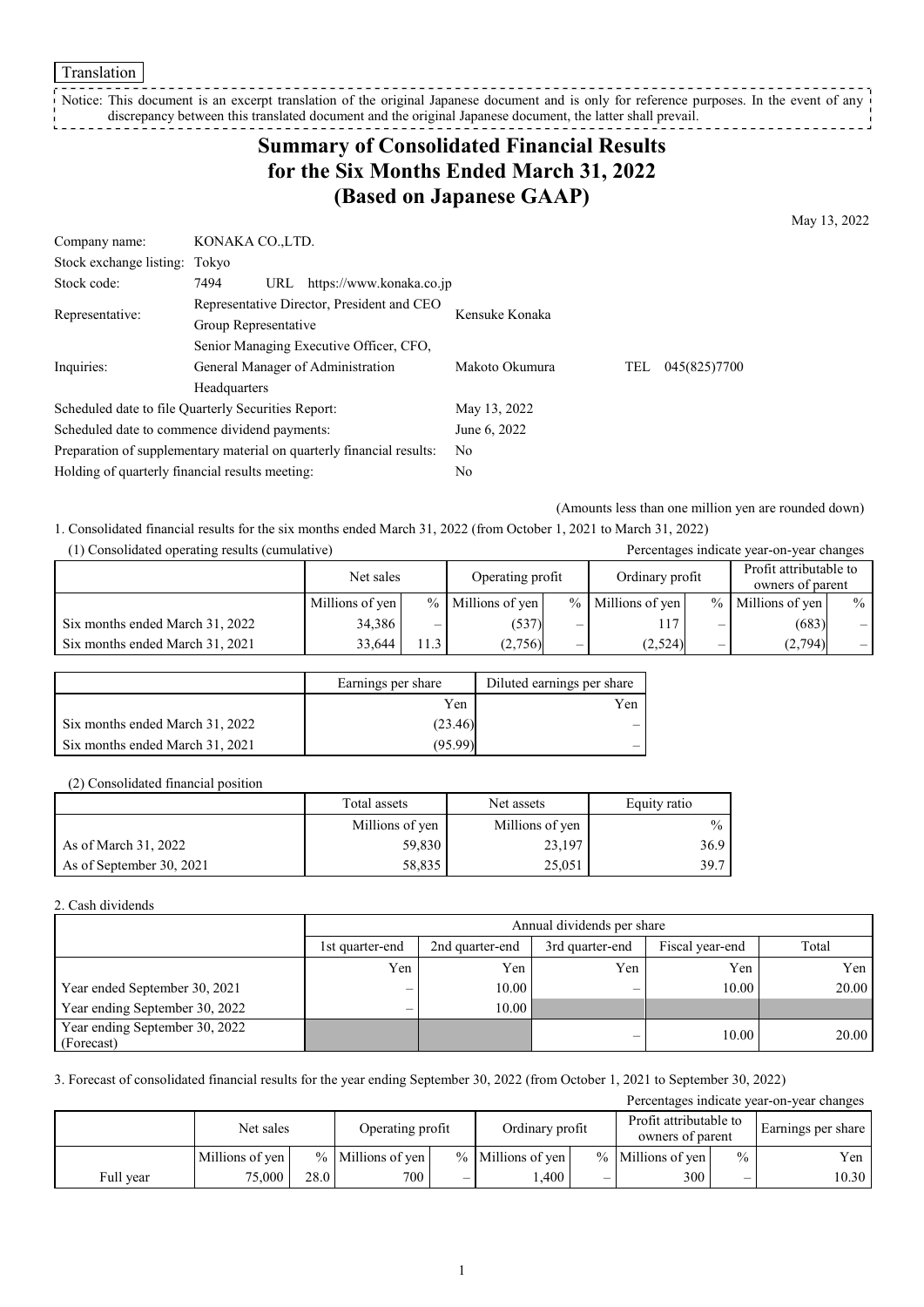| 4. Notes                                                                                                                  |                   |                                                     |                |                   |
|---------------------------------------------------------------------------------------------------------------------------|-------------------|-----------------------------------------------------|----------------|-------------------|
| (1) Changes in significant subsidiaries during the six months ended March 31, 2022                                        |                   |                                                     |                |                   |
| (changes in specified subsidiaries resulting in the change in scope of consolidation):                                    |                   |                                                     | No.            |                   |
| (2) Application of special accounting methods for preparing quarterly consolidated financial statements:                  | N <sub>o</sub>    |                                                     |                |                   |
| (3) Changes in accounting policies, changes in accounting estimates, and restatement of prior period financial statements |                   |                                                     |                |                   |
| Changes in accounting policies due to revisions to accounting standards and other regulations:                            |                   |                                                     | Yes            |                   |
| Changes in accounting policies due to other reasons:                                                                      |                   |                                                     | N <sub>o</sub> |                   |
| Changes in accounting estimates:                                                                                          |                   |                                                     | N <sub>o</sub> |                   |
| Restatement of prior period financial statements:                                                                         |                   |                                                     | N <sub>o</sub> |                   |
| (4) Number of issued shares (common shares)                                                                               |                   |                                                     |                |                   |
| Total number of issued shares at the end of the period (including treasury shares)                                        |                   |                                                     |                |                   |
| As of March 31, 2022                                                                                                      | 31,146,685 shares | As of September 30, 2021                            |                | 31,146,685 shares |
| Number of treasury shares at the end of the period                                                                        |                   |                                                     |                |                   |
| As of March 31, 2022                                                                                                      | 2,031,027 shares  | As of September 30, 2021                            |                | 2,030,693 shares  |
| Average number of shares during the period (cumulative from the beginning of the fiscal year)                             |                   |                                                     |                |                   |
| Six months ended March 31, 2022                                                                                           |                   | $29,115,859$ shares Six months ended March 31, 2021 |                | 29,116,371 shares |
|                                                                                                                           |                   |                                                     |                |                   |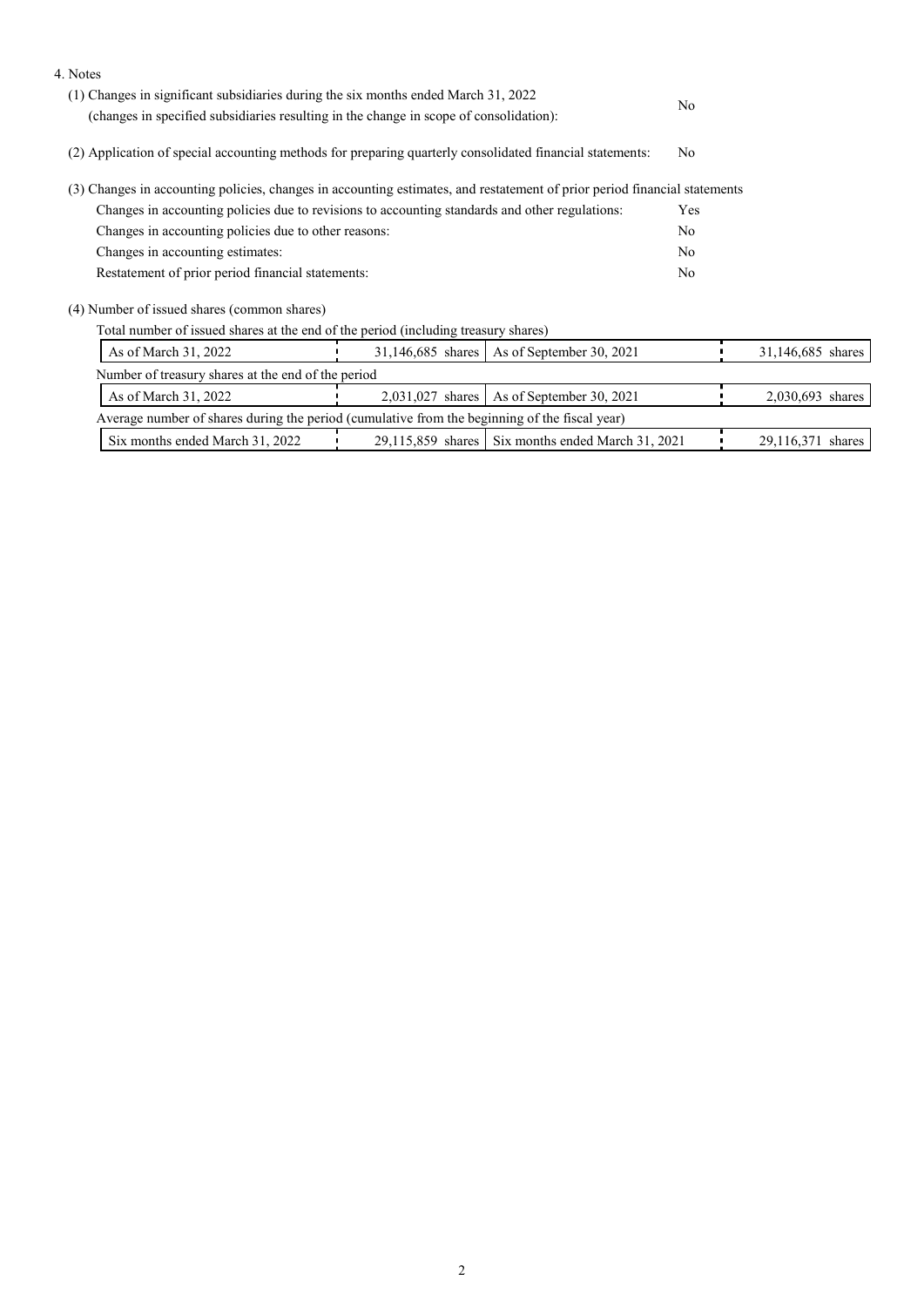# **Quarterly consolidated financial statements**

**Consolidated balance sheets** 

|                                                            |                          | (Millions of yen)    |
|------------------------------------------------------------|--------------------------|----------------------|
|                                                            | As of September 30, 2021 | As of March 31, 2022 |
| Assets                                                     |                          |                      |
| Current assets                                             |                          |                      |
| Cash and deposits                                          | 6,339                    | 8,665                |
| Notes and accounts receivable - trade                      | 2,092                    | 3,528                |
| Merchandise and finished goods                             | 17,927                   | 17,029               |
| Work in process                                            | $\boldsymbol{0}$         | 2                    |
| Raw materials and supplies                                 | 320                      | 317                  |
| Other                                                      | 1,493                    | 1,519                |
| Allowance for doubtful accounts                            | (5)                      | (0)                  |
| Total current assets                                       | 28,167                   | 31,062               |
| Non-current assets                                         |                          |                      |
| Property, plant and equipment                              |                          |                      |
| Buildings and structures, net                              | 4,819                    | 4,027                |
| Land                                                       | 10,488                   | 10,487               |
| Other, net                                                 | 446                      | 388                  |
| Total property, plant and equipment                        | 15,755                   | 14,902               |
| Intangible assets                                          |                          |                      |
| Trademark right                                            | 1,240                    | 1,165                |
| Other                                                      | 441                      | 389                  |
| Total intangible assets                                    | 1,681                    | 1,554                |
| Investments and other assets                               |                          |                      |
|                                                            |                          |                      |
| Investment securities                                      | 3,530                    | 2,838                |
| Leasehold and guarantee deposits                           | 8,248                    | 8,126                |
| Retirement benefit asset                                   | 467                      | 502                  |
| Other                                                      | 1,017                    | 879                  |
| Allowance for doubtful accounts                            | (31)                     | (37)                 |
| Total investments and other assets                         | 13,231                   | 12,310               |
| Total non-current assets                                   | 30,668                   | 28,768               |
| Total assets                                               | 58,835                   | 59,830               |
| Liabilities                                                |                          |                      |
| Current liabilities                                        |                          |                      |
| Notes and accounts payable - trade                         | 1,453                    | 2,317                |
| Electronically recorded obligations - operating            | 1,531                    | 2,944                |
| Short-term borrowings                                      | 13,090                   | 13,625               |
| Current portion of long-term borrowings                    | 728                      | 728                  |
| Income taxes payable                                       | 461                      | 368                  |
| Provision for bonuses                                      | 499                      | 361                  |
| Other                                                      | 3,677                    | 5,100                |
| Total current liabilities                                  | 21,441                   | 25,446               |
| Non-current liabilities                                    |                          |                      |
| Long-term borrowings                                       | 8,406                    | 8,042                |
| Retirement benefit liability                               | 619                      | 586                  |
| Provision for retirement benefits for directors (and other |                          |                      |
| officers)                                                  | 31                       |                      |
| Provision for point card certificates                      | 642                      | 38                   |
| Other                                                      | 2,643                    | 2,519                |
| Total non-current liabilities                              | 12,342                   | 11,186               |
| Total liabilities                                          | 33,784                   | 36,633               |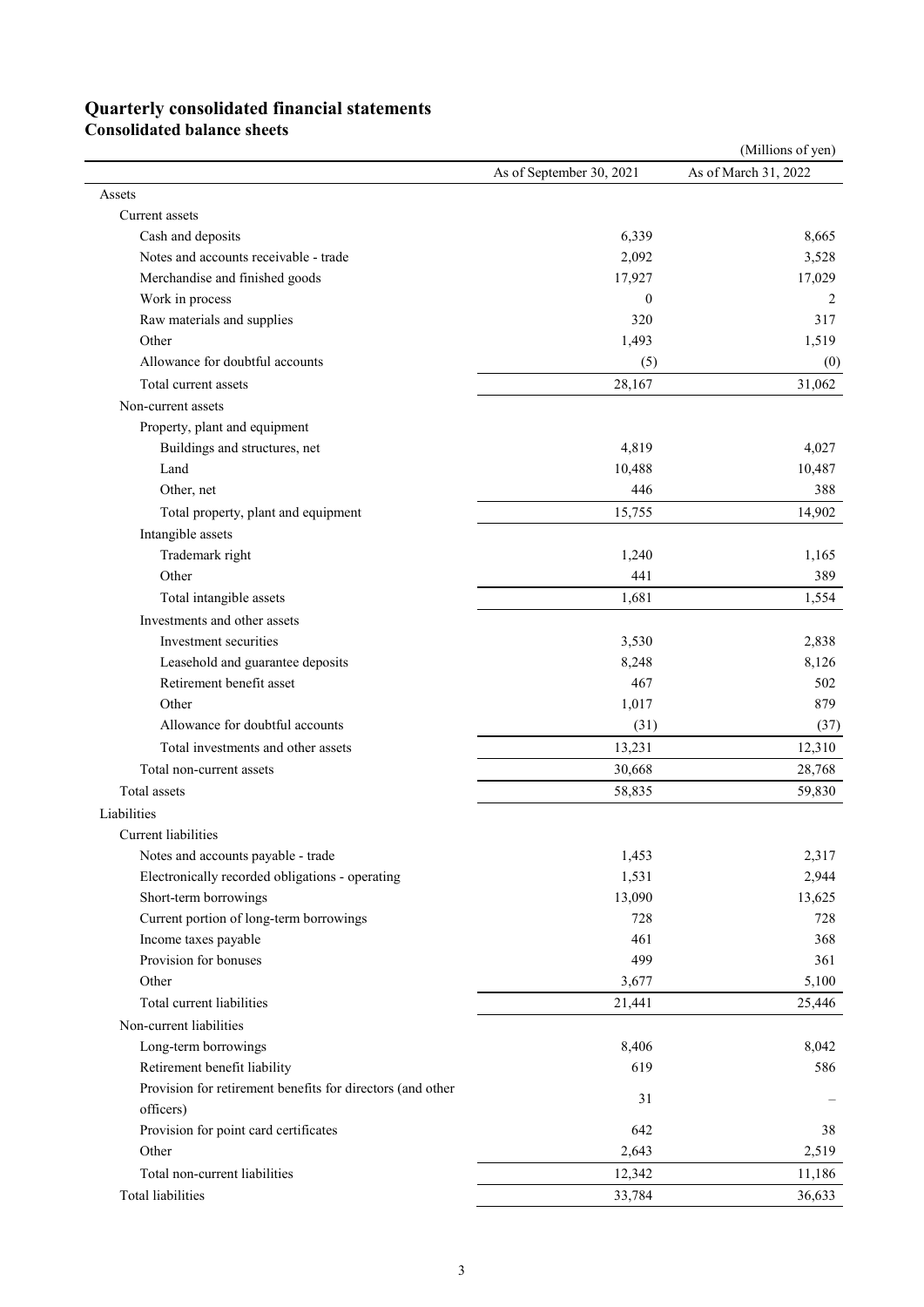|                                                       |                          | (Millions of yen)    |
|-------------------------------------------------------|--------------------------|----------------------|
|                                                       | As of September 30, 2021 | As of March 31, 2022 |
| Net assets                                            |                          |                      |
| Shareholders' equity                                  |                          |                      |
| Share capital                                         | 5,305                    | 5,305                |
| Capital surplus                                       | 13,253                   | 13,253               |
| Retained earnings                                     | 6,349                    | 5,393                |
| Treasury shares                                       | (3,342)                  | (3,342)              |
| Total shareholders' equity                            | 21,565                   | 20,609               |
| Accumulated other comprehensive income                |                          |                      |
| Valuation difference on available-for-sale securities | 1,698                    | 1,416                |
| Foreign currency translation adjustment               | 47                       | 41                   |
| Remeasurements of defined benefit plans               | 30                       | 22                   |
| Total accumulated other comprehensive income          | 1,776                    | 1,480                |
| Non-controlling interests                             | 1,708                    | 1,106                |
| Total net assets                                      | 25,051                   | 23,197               |
| Total liabilities and net assets                      | 58,835                   | 59,830               |
|                                                       |                          |                      |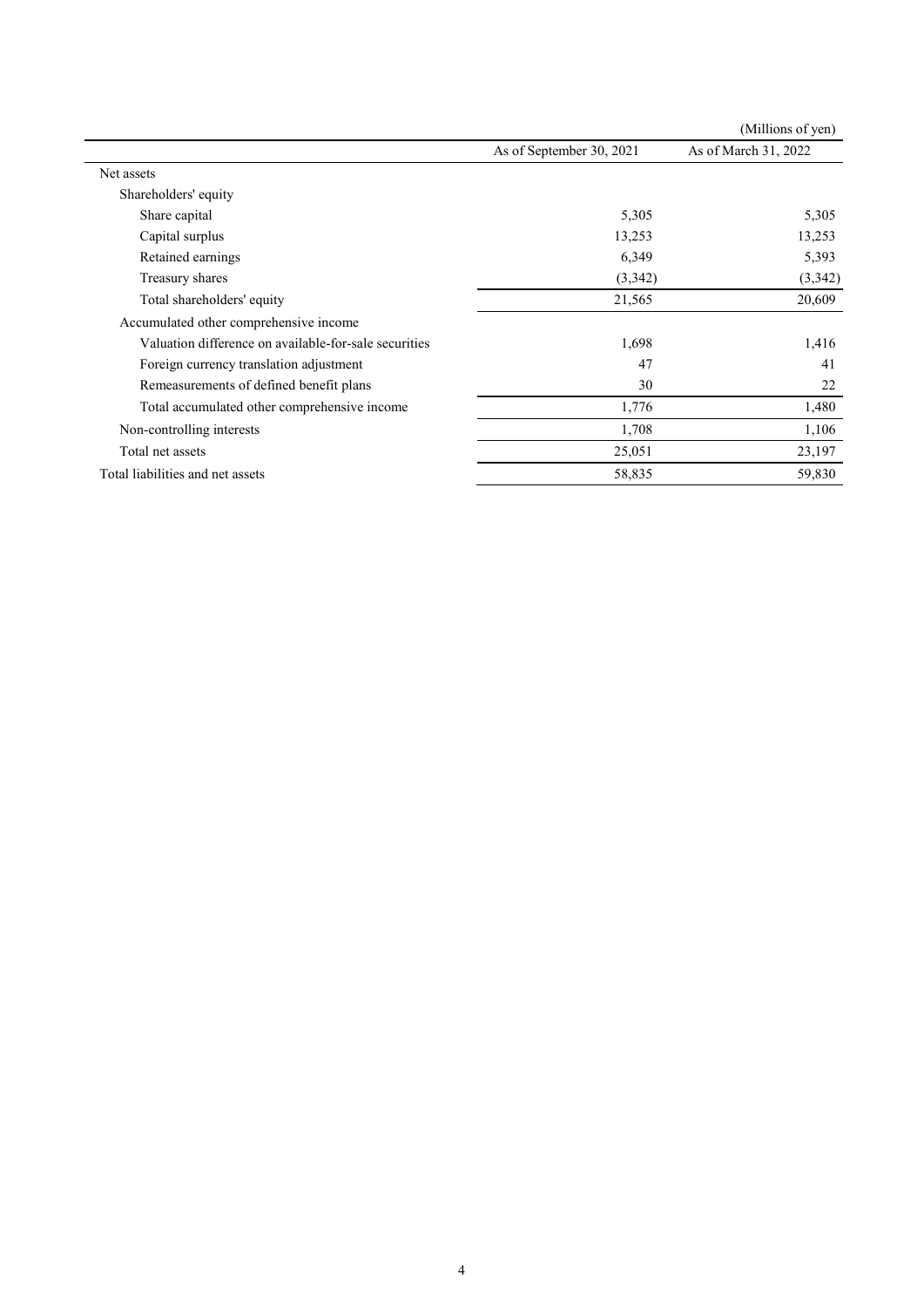### **Consolidated statements of income (cumulative) and consolidated statements of comprehensive income (cumulative)**

### **Consolidated statements of income (cumulative)**

|                                                |                  | (Millions of yen) |
|------------------------------------------------|------------------|-------------------|
|                                                | Six months ended | Six months ended  |
|                                                | March 31, 2021   | March 31, 2022    |
| Net sales                                      | 33,644           | 34,386            |
| Cost of sales                                  | 15,136           | 14,833            |
| Gross profit                                   | 18,507           | 19,552            |
| Selling, general and administrative expenses   | 21,264           | 20,090            |
| Operating loss                                 | (2,756)          | (537)             |
| Non-operating income                           |                  |                   |
| Interest income                                | 9                | 8                 |
| Dividend income                                | 44               | 14                |
| Rental income from real estate                 | 233              | 239               |
| Subsidies for employment adjustment            | 280              | 316               |
| Other                                          | 91               | 226               |
| Total non-operating income                     | 659              | 805               |
| Non-operating expenses                         |                  |                   |
| Interest expenses                              | 75               | 84                |
| Rental expenses on real estate                 | 29               | 32                |
| Arrangement Fee                                | 255              |                   |
| Other                                          | 67               | 33                |
| Total non-operating expenses                   | 427              | 150               |
| Ordinary profit (loss)                         | (2,524)          | 117               |
| Extraordinary income                           |                  |                   |
| Gain on sale of non-current assets             | $\boldsymbol{0}$ | $\mathbf{0}$      |
| Gain on sale of investment securities          |                  | 48                |
| Total extraordinary income                     | $\mathbf{0}$     | 48                |
| <b>Extraordinary losses</b>                    |                  |                   |
| Loss on retirement of non-current assets       | 83               | $\mathbf{0}$      |
| Impairment losses                              | 808              | 1,291             |
| Other                                          | 30               | 28                |
| Total extraordinary losses                     | 922              | 1,320             |
| Loss before income taxes                       | (3, 446)         | (1,153)           |
| Income taxes - current                         | 140              | 124               |
| Income taxes - deferred                        | (0)              | (15)              |
| Total income taxes                             | 140              | 108               |
| Loss                                           | (3,586)          | (1,262)           |
| Loss attributable to non-controlling interests | (791)            | (579)             |
| Loss attributable to owners of parent          | (2,794)          | (683)             |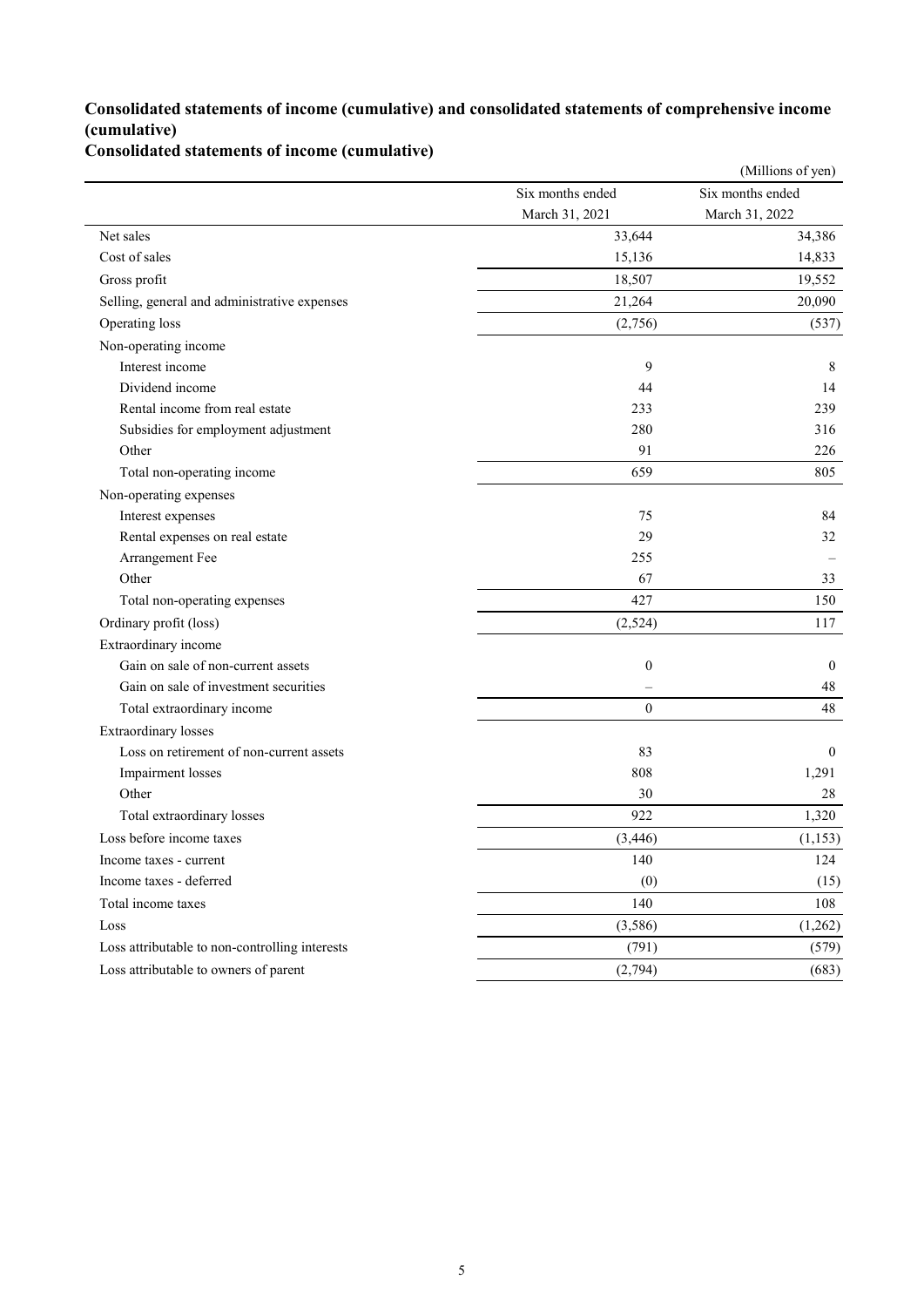|                                                                   |                  | (Millions of yen) |
|-------------------------------------------------------------------|------------------|-------------------|
|                                                                   | Six months ended | Six months ended  |
|                                                                   | March 31, 2021   | March 31, 2022    |
| Loss                                                              | (3,586)          | (1,262)           |
| Other comprehensive income                                        |                  |                   |
| Valuation difference on available-for-sale securities             | 521              | (292)             |
| Foreign currency translation adjustment                           | 88               | (23)              |
| Remeasurements of defined benefit plans, net of tax               | 3                | (7)               |
| Total other comprehensive income                                  | 612              | (323)             |
| Comprehensive income                                              | (2,973)          | (1,586)           |
| Comprehensive income attributable to                              |                  |                   |
| Comprehensive income attributable to owners of parent             | (2,232)          | (978)             |
| Comprehensive income attributable to non-controlling<br>interests | (740)            | (607)             |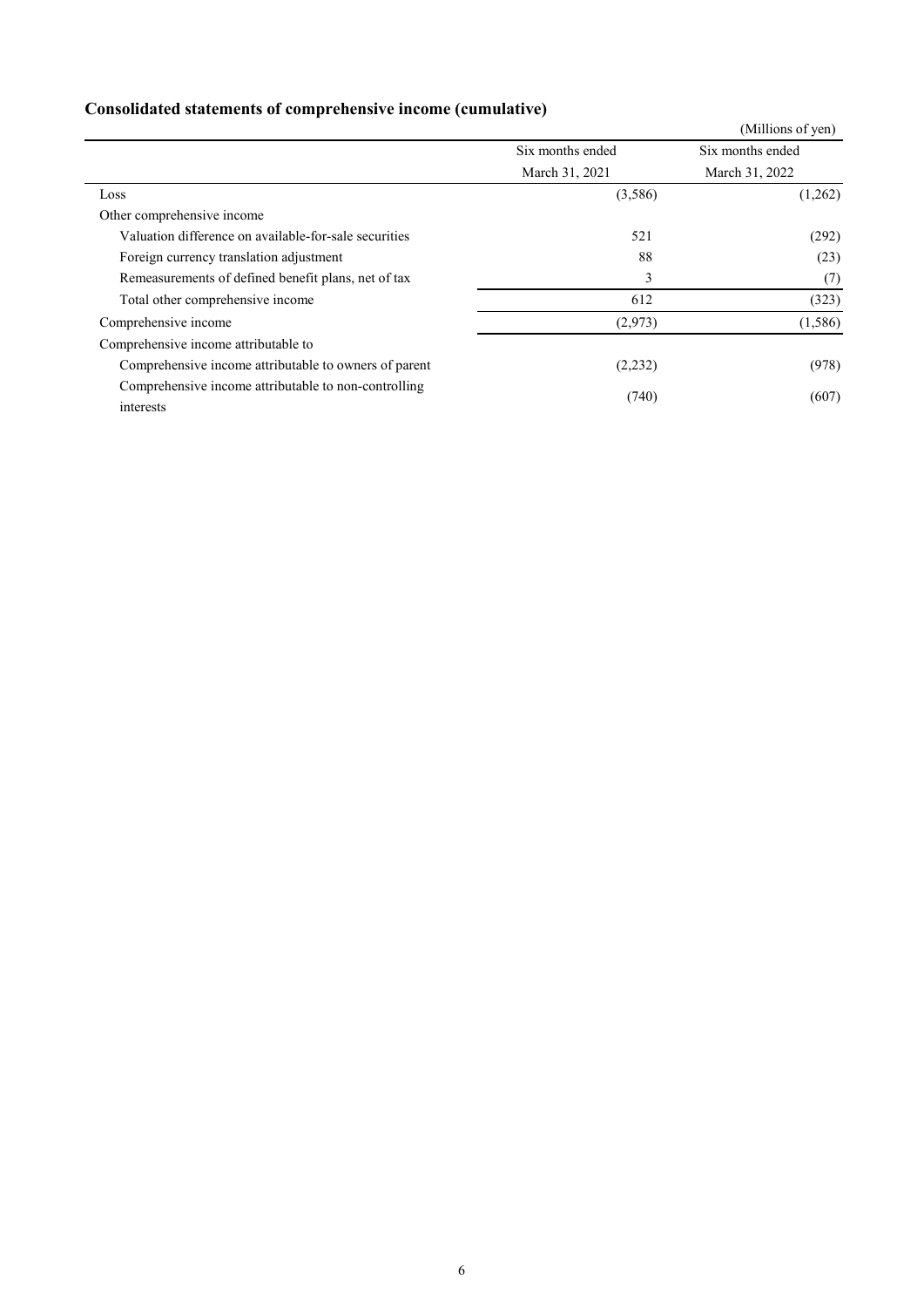#### **Consolidated statements of cash flows**

|                                                              |                                    | (Millions of yen)                  |
|--------------------------------------------------------------|------------------------------------|------------------------------------|
|                                                              | Six months ended<br>March 31, 2021 | Six months ended<br>March 31, 2022 |
|                                                              |                                    |                                    |
| Cash flows from operating activities                         |                                    |                                    |
| Loss before income taxes                                     | (3, 446)                           | (1, 153)                           |
| Depreciation                                                 | 690                                | 590                                |
| Impairment losses                                            | 808                                | 1,291                              |
| Loss (gain) on valuation of derivatives                      | (1)                                | $\left($                           |
| Increase (decrease) in allowance for doubtful accounts       | (1)                                | (0)                                |
| Increase (decrease) in retirement benefit liability          | (11)                               | (33)                               |
| Increase (decrease) in provision for retirement benefits for | 2                                  |                                    |
| directors (and other officers)                               |                                    | (31)                               |
| Increase (decrease) in provision for point card certificates | (95)                               | (116)                              |
| Increase (decrease) in provision for bonuses                 | (122)                              | (138)                              |
| Long-term loans offset with a rent                           | 74                                 | 65                                 |
| Long-term deposit offset with a rent                         | 3                                  | 5                                  |
| Loss on retirement of non-current assets                     | 83                                 | $\theta$                           |
| Interest and dividend income                                 | (54)                               | (23)                               |
| Interest expenses                                            | 75                                 | 84                                 |
| Foreign exchange losses (gains)                              | (6)                                | (8)                                |
| Decrease (increase) in trade receivables                     | (1, 137)                           | (1, 429)                           |
| Decrease (increase) in inventories                           | 1,092                              | 907                                |
| Increase (decrease) in trade payables                        | 1,768                              | 2,159                              |
| Increase (decrease) in accrued expenses                      | 753                                | 736                                |
| Increase (decrease) in accrued consumption taxes             | 365                                | 242                                |
| Other, net                                                   | 594                                | (188)                              |
| Subtotal                                                     | 1,434                              | 2,959                              |
| Interest and dividends received                              | 46                                 | 16                                 |
| Interest paid                                                | (70)                               | (79)                               |
| Income taxes paid                                            | (180)                              | (192)                              |
| Income taxes refund                                          | 78                                 | 2                                  |
| Net cash provided by (used in) operating activities          | 1,308                              | 2,705                              |
| Cash flows from investing activities                         |                                    |                                    |
| Payments into time deposits                                  |                                    | (95)                               |
| Proceeds from sale and redemption of securities              |                                    | 325                                |
| Purchase of property, plant and equipment                    | (496)                              | (473)                              |
| Proceeds from sale of property, plant and equipment          | 6                                  | $\theta$                           |
| Payments for retirement of property, plant and equipment     | (79)                               | (61)                               |
| Purchase of intangible assets                                | (168)                              | (221)                              |
| Payments of leasehold and guarantee deposits                 | (55)                               | (112)                              |
| Proceeds from refund of leasehold and guarantee deposits     | 586                                | 188                                |
| Proceeds from collection of loans receivable                 | 19                                 | 17                                 |
| Other, net                                                   | 2                                  | 55                                 |
| Net cash provided by (used in) investing activities          | (186)                              | (377)                              |